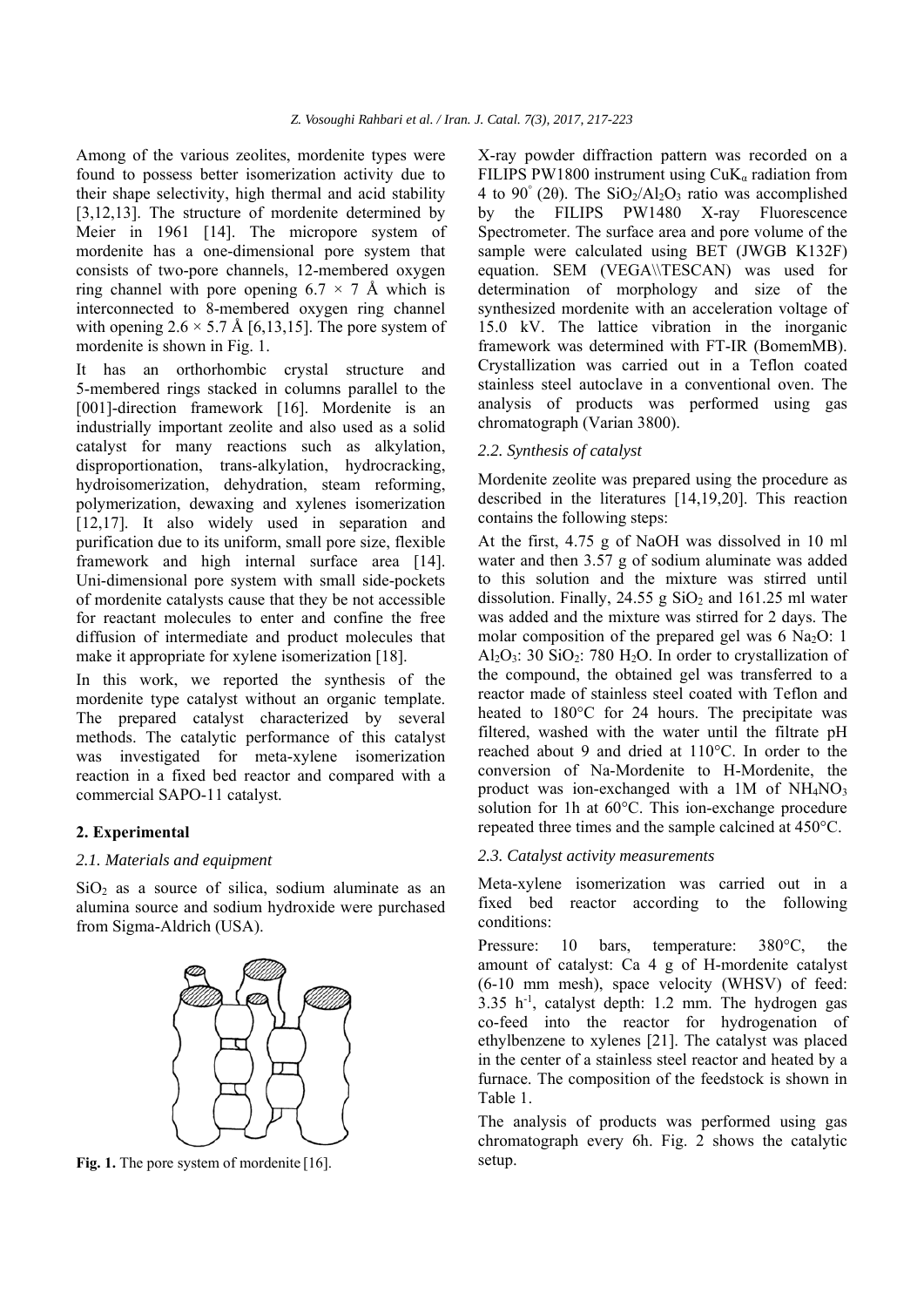|  |  | Table 1. Composition of the feedstock (wt. %). |  |  |
|--|--|------------------------------------------------|--|--|
|--|--|------------------------------------------------|--|--|

| PX | MX OX EB C <sub>3</sub> C <sub>4</sub> C <sub>5</sub> C <sub>6</sub> <sup>N+P</sup> C <sub>7</sub> <sup>N+P</sup> C <sub>8</sub> <sup>N+P</sup> C <sub>9</sub> <sup>A+n</sup> C <sub>10</sub> <sup>A+n</sup> C <sub>11</sub> +H T B |  |  |  |  |  |  |
|----|-------------------------------------------------------------------------------------------------------------------------------------------------------------------------------------------------------------------------------------|--|--|--|--|--|--|
|    | 3.282 51.452 24.151 12.004 0.006 0.006 0.021 0.193 0.507 5.967 1.417 0.040 0.073 0.881 0.00                                                                                                                                         |  |  |  |  |  |  |

Notes: PX: p-xylene, MX: m-xylene, OX: o-xylene, EB: ethylbenzene,  $C_6^{N+P}$ :  $C_6$  naphthenes and paraffin,  $C_7^{N+P}$ :  $C_7$  naphthenes and paraffin,  $C_8^{N+P}$ :  $C_8$  naphthenes and paraffin,  $C_9$ <sup>A+n</sup>:  $C_9$  Aromatic and nonaromatic,  $C_{10}$ <sup>A+n</sup>:  $C_{10}$  Aromatic and nonaromatic, H: hydrocarbons, T: toluene, B: benzene.



**Fig. 2.** The catalytic setup of m-xylene isomerization reaction (A) ball value, (B) HPLC pump, (C) temperature indicator, (D) isothermal reactor, (E) condenser, (1) quartz, (2) wool, (3) catalyst.

m-xylene conversion, p-xylene/o-xylene ratio and xylene loss were calculated according to the following equations:

MX conversion  $\left(\frac{0}{0}\right)$  = [(mass fraction of MX in a feedstock – mass fraction of MX in products)  $\div$  mass fraction of MX in feedstock]  $\times$  100 (1)

PX/OX (%) = (mass fraction of PX in products  $\div$  mass fraction of OX in products)  $\times$  100 (2)

Xylene loss (%) = { ${\rm [mass\ fraction\ of\ (OX + MX +PX)}$ in a feedstock – mass fraction of  $(OX + MX +PX)$  in products]  $\div$  mass fraction of (OX + MX + PX) in  $feedback\} \times 100$  (3)

(Mass fraction is based on wt. %)

### **3. Results and Discussion**

# *3.1. FT-IR studies*

Mordenite can be characterized by its infrared spectrum. FT-IR spectra of Na-mordenite sample is shown in Fig. 3. It has some main absorption regions, the peak around to 1083 cm-1 ascribed to the asymmetric stretching vibration of Si-O bond and another peak near to  $810 \text{ cm}^{-1}$  referring to symmetric stretching vibration of Al-O bond.



**Fig. 3.** FT-IR spectrum the prepared sample.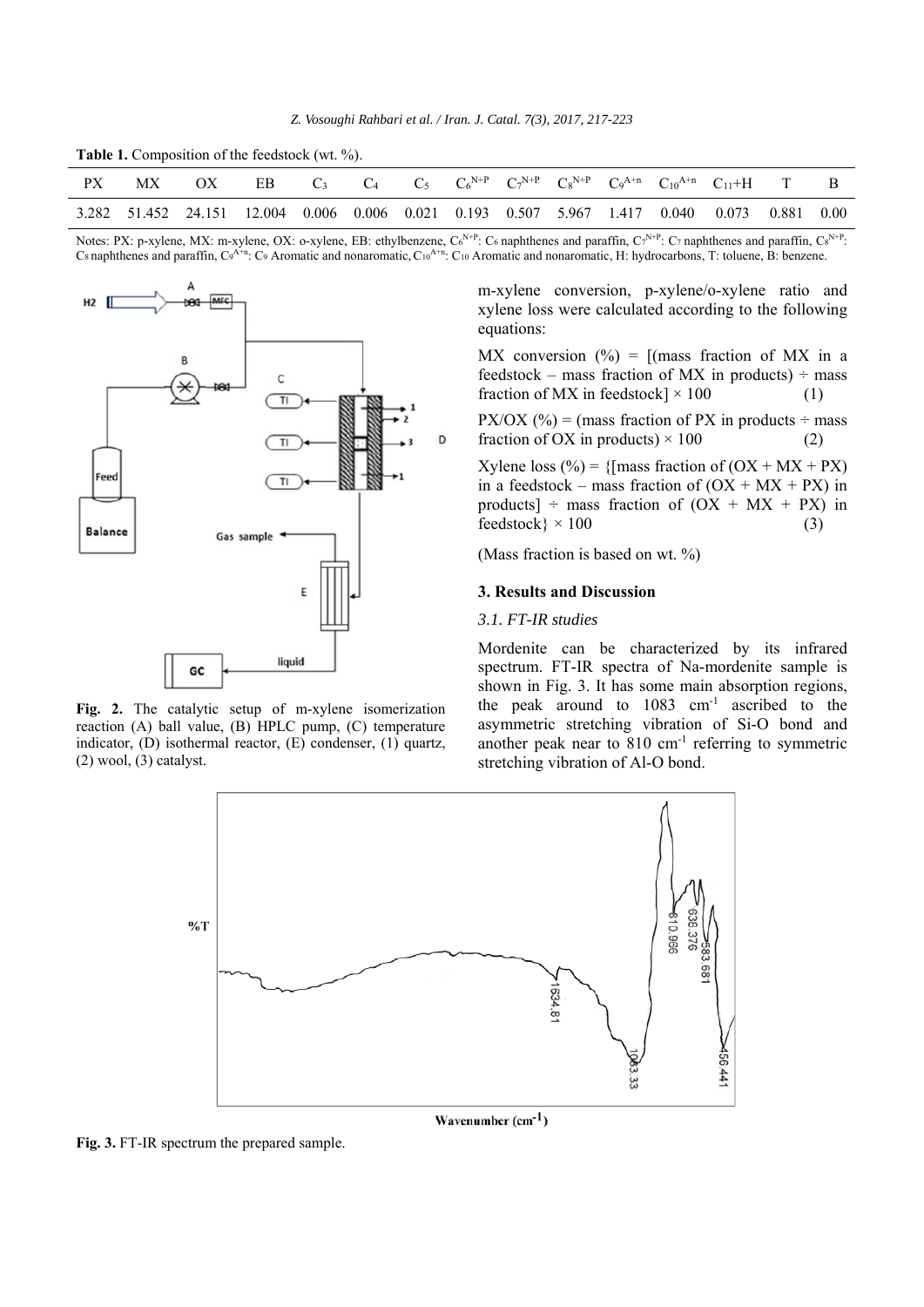It also has a peak at  $638 \text{ cm}^{-1}$  belonged to  $SiO<sub>4</sub>$  and AlO4 tetrahedral and a peak centered at 583 cm-1 related to the vibration of five-membered rings. The located peak at  $456 \text{ cm}^{-1}$  corresponding to bending vibration of T-O bond [12,13]. As shown in the previous references [13,22-24], all zeolitic vibration modes are present at the spectra of raw and H-form of sample, confirming that there was no significant difference between Na-mordenite and protonated form (H-form not shown).

### *3.2. X-ray diffraction studies*

Fig. 4 shows the X-ray pattern of synthesized Namordenite. The strong diffraction peaks located at 2θ values range of  $9^{\circ}$  to  $36^{\circ}$  in the pattern, correspond to the reflections of mordenite structure [25]. The reflection peaks at 2θ values of 9.77°, 13.45°, 19.61°, 22.20°, 23.16°, 25.63°, 26.25°, 27.67°, 27.87°, 30.89° and 35.61° in XRD pattern of prepared zeolite were in agreement with the literature [13,19,25] and crystalline phases were identified using the Joint Committee on Powder Diffraction Standards (JCPDS) files (29-1257 corresponds to mordenite). This indicated that a highly crystalline and pure sample was formed. The XRD pattern of the H-form zeolites is essentially identical to those of the corresponding Na-form zeolites [26].

# *3.3. Surface area and SEM studies*

The obtained data of prepared mordenite sample such as Si/Al ratio, surface area and pore volume are listed in Table 2. The BET results indicate that the synthesized mordenite has a large surface area.

The morphological characters of the synthesized mordenite were obtained by SEM. As shown in Fig. 5, the morphology and size of the synthesized mordenite is similar with other studies as reported already [13,19,27]. The average size of the sample was estimated about 5-7 μm.



**Fig. 4.** XRD pattern of mordenite.

| Table 2. Properties of mordenite. |  |
|-----------------------------------|--|
|-----------------------------------|--|

| Unit cell parameters $(\hat{A})$ | Si/Al ratio | BET surface area $(m^2g^{-1})$ | Pore volume $(m^3g^{-1})$ |  |
|----------------------------------|-------------|--------------------------------|---------------------------|--|
|                                  |             |                                |                           |  |
| 20.5                             |             | 331.63                         | 0.278                     |  |



**Fig. 5.** SEM images of mordenite.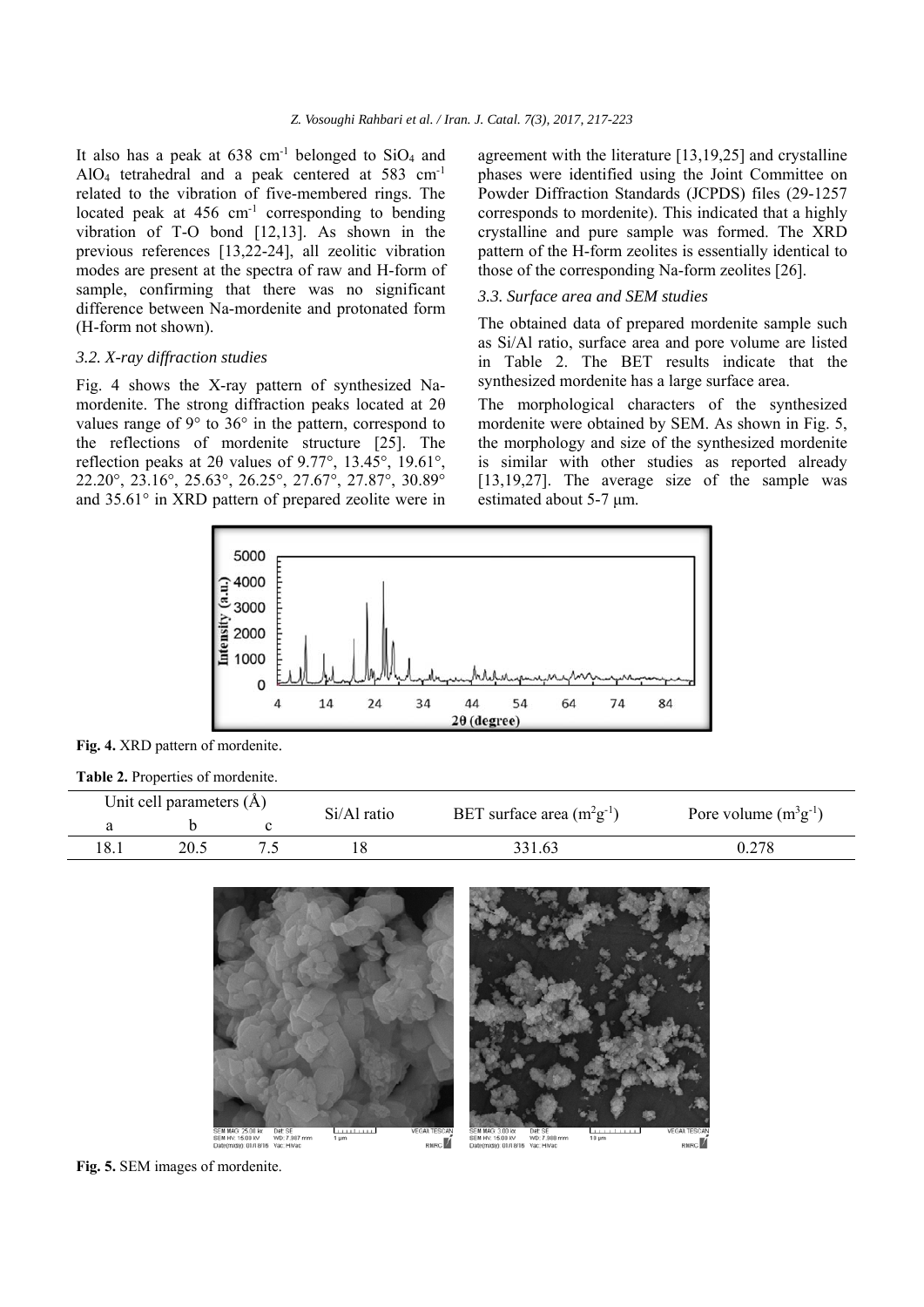#### *3.4. Catalytic application of synthesized mordenite*

In order to investigate the application of the prepared zeolite in m-xylene isomerization reaction, the synthesized mordenite sample was tested in a fixed bed catalytic setup and the results were compared with a commercial SAPO-11 catalyst (Si/Al = 20) provided by Zeolyst International. The results of meta-xylene conversion to para-xylene on two zeolites are shown in Table 3 at pressure of 10 bars and temperature of 380°C in 2 reaction times: 6h and 12h.

According to the results depicted in Table 3, over two catalysts, when the time of reaction increased from 6h to 12h, the amount of para-xylene which was produced was decreased whereas, the amounts of meta-xylene which was produced and xylene loss were increased.

**Table 3.** Comparison of catalytic activity of prepared mordenite catalyst with commercial SAPO-11 catalyst in m-xylene isomerization reaction.

| Catalyst                    | Mordenite      |                | SAPO-11        |                |  |
|-----------------------------|----------------|----------------|----------------|----------------|--|
| Temp. (°C)                  | 380            | 380            | 380            | 380            |  |
| Catalyst (g)                | $\overline{4}$ | $\overline{4}$ | $\overline{4}$ | $\overline{4}$ |  |
| WHSV $(1 h^{-1})$           | 3.35           | 3.35           | 3.35           | 3.35           |  |
| TOS (h)                     | $\sqrt{6}$     | 12             | $\sqrt{6}$     | 12             |  |
| p-xylene                    | 13.20          | 10.96          | 10.07          | 8.81           |  |
| m-xylene                    | 43.78          | 43.97          | 43.01          | 44.19          |  |
| o-xylene                    | 20.74          | 21.16          | 21.05          | 21.81          |  |
| ethylbenzene                | 6.63           | 8.40           | 9.86           | 10.35          |  |
| $\mathrm{C}_3$              | 0.01           | $0.01\,$       | $0.01\,$       | $0.01\,$       |  |
| $\mathrm{C}_4$              | 0.05           | 0.04           | $0.06\,$       | $0.06\,$       |  |
| $C_5$                       | $0.26\,$       | 0.12           | 0.19           | 0.15           |  |
| $C_6^P$                     | 0.24           | $0.10\,$       | 0.14           | 0.14           |  |
| $\mathrm{C_6}^{\mathrm{N}}$ | 0.36           | 0.24           | 0.08           | 0.05           |  |
| $C_7^P$                     | 0.25           | 0.03           | 0.04           | $0.06\,$       |  |
| $C_7^N$                     | 0.29           | 0.31           | 0.43           | 0.35           |  |
| $\mathrm{C_8}^\mathrm{P}$   | 2.02           | 2.53           | 3.19           | 3.11           |  |
| $\mathrm{C_8}^\mathrm{N}$   | 4.39           | 6.30           | 7.09           | 6.12           |  |
| $C_9$ <sup>n</sup>          | 2.58           | 3.18           | 2.67           | 3.26           |  |
| $C_9^A$                     | 2.11           | $0.08\,$       | $0.17\,$       | 0.05           |  |
| $C_{10}$ <sup>n</sup>       | $0.00\,$       | $0.00\,$       | 0.02           | $0.00\,$       |  |
| $C_{10}{}^A$                | 0.106          | 0.076          | 0.092          | 0.020          |  |
| $C_{11}$ + H                | $0.10\,$       | $0.08\,$       | 0.21           | $0.07\,$       |  |
| Toluene                     | 1.96           | 1.42           | 1.46           | 1.31           |  |
| Benzene                     | 0.92           | 0.55           | 0.12           | 0.09           |  |
| $MX$ conversion $(\% )$     | 14.91          | 14.54          | 16.40          | 14.11          |  |
| $PX/OX$ (%)                 | 63             | 52             | $48\,$         | $40\,$         |  |
| Xylene loss $(\% )$         | 2.11           | 3.54           | 6.03           | 5.16           |  |

\* Note: TOS is Time-on-stream, The compositions are in wt.%.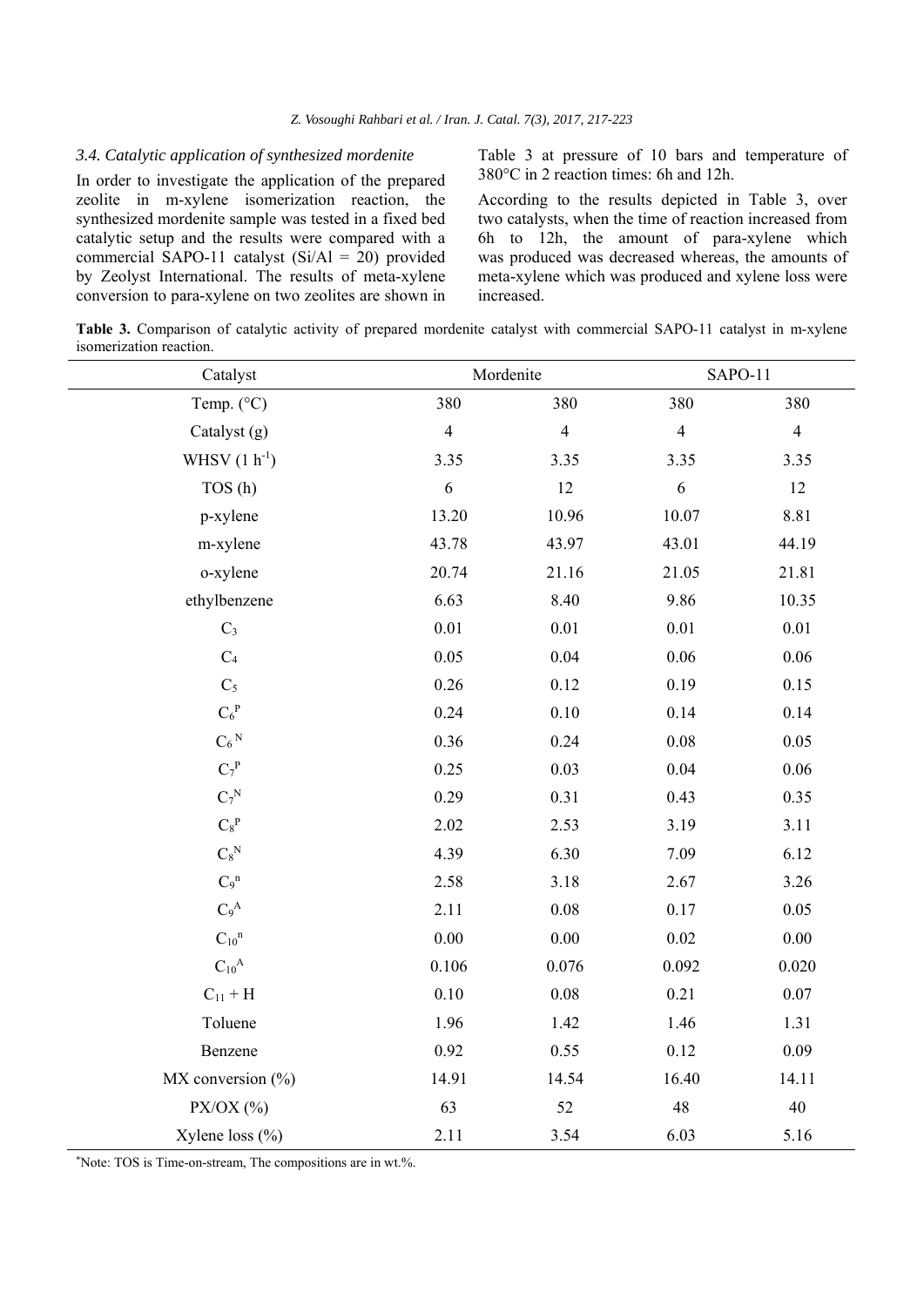# *3.5. Investigation of reaction time on m-xylene conversion over the zeolite catalysts*

Conversion of m-xylene over zeolite catalysts is plotted against reaction time in Fig. 6. After the reaction time of 6 hours over mordenite, m-xylene conversion reached to 14.91% compared to 16.40% over SAPO-11. After the reaction time of 12 h, Fig. 6 shows that m-xylene conversion reached to 14.54% compared to 14.11% over the SAPO-11. It can be explained that acidic properties of SAPO-11 which is medium, increased in high temperature (>300°C) and therefore it be suitable for isomerization reaction [28].

According to the Fig. 6, when the reaction time increased from 6h to 12h, m-xylene conversion over two catalysts decreased.

### *3.6. Investigation of p-Xylene to o-xylene (P/O) ratio over the zeolite catalysts*

The para to ortho ratio over mordenite and SAPO-11 are presented in Fig. 7 at both reaction times of 6 and 12h. As shown in Fig. 7, mordenite has a (P/O) ratio of 63% at 6 h that is greater than the SAPO-11 at 6 h (48%) and decrease to 52% at 12 h reaction time over mordenite and to 40% over SAPO-11. The higher P/O ratio over mordenite catalyst is due to the higher diffusivity of p-xylene into the large pore of mordenite compared to the medium pore of SAPO-11  $(4 \text{ Å} \times 6.5 \text{ Å})$ . p-Xylene quickly diffusion into the mordenite zeolite as soon it forms [29,30]. As can be seen in Fig. 7, with increasing the reaction time over both catalysts, the P/O ratio decreased.

Generally, the best time of this reaction for both catalysts at 380°C was 6h, because the amount of paraxylene which was produced, meta-xylene conversion and PX/OX ratio were higher but the amounts of metaxylene which was produced and xylene loss were lower compared to 12h reaction time.



**Fig. 6.** m-Xylene conversions versus reaction time at 380°C over two catalysts.

#### **4. Conclusions**

In this study, the mordenite zeolite was synthesized with high crystallinity in absence of templating agent. The performance of prepared zeolite in meta-xylene isomerization reaction in a fixed bed reactor was investigated and compared with the commercial SAPO-11 catalyst. Based on the results which were obtained from this study, our synthesized catalyst demonstrated higher para/ortho ratio, while keeping the loss of xylene lower compared to SAPO-11. These results are shown that totally, the prepared mordenite is a better catalyst than SAPO-11 in m-xylene isomerization reaction.

## **References**

- [1] G. Horacio, R. Abante, C. Luis, R. Jorge, Ind. Eng. Chem. Res. 35 (1996) 3964-3972.
- [2] V. Sreedharan, S. Bhatia, J. Chem. Eng. 36 (1987) 101- 109.
- [3] P.K. Sen Sarma, S. Bhatia, Zeolites 7 (1987) 511-516.
- [4] K. Ahmed, M. Sameh, A. Eman, M. Sahar, J. Chin. Chem. Soc. 51 (2004) 817-826.
- [5] A. Nezamzadeh-Ejhieh, M. Khorsandi, Desalination 262 (2010) 79–85.
- [6] D.G. Maia, C. Yolanda, S. Pilar, Microporous Mesoporous Mater. 144 (2011) 162-170.
- [7] Sh. Aghabeygi, R. Kia Kojoori, H. Vakili Azad, Iran. J. Catal. 6 (2016) 275-279.
- [8] A. Nezamzadeh-Ejhieh, Z. Salimi, Desalination 280 (2011) 281–287.
- [9] M.H. Sheikh-Mohseni, A. Nezamzadeh-Ejhieh, Electrochim. Acta 147 (2014) 572–581.
- [10] N. Samadani Langeroodi, Iran. J. Catal. 3 (2013) 79-82.
- [11] A. Bagheri Ghomi, V. Ashayeri, Iran. J. Catal. 2 (2012) 135-140.
- [12] M. Mohamed, M. Tarek, O. Ibraheem, A. Ibraheem, Microporous Mesoporous Mater. 84 (2005) 84-96.
- [13] M. Hisham, E. Moustafa, A. Ehab, Powder Technol. 23 (2012) 757-760.



**Fig. 7.** P/O ratio over two catalysts at 6h and 12h reaction time.